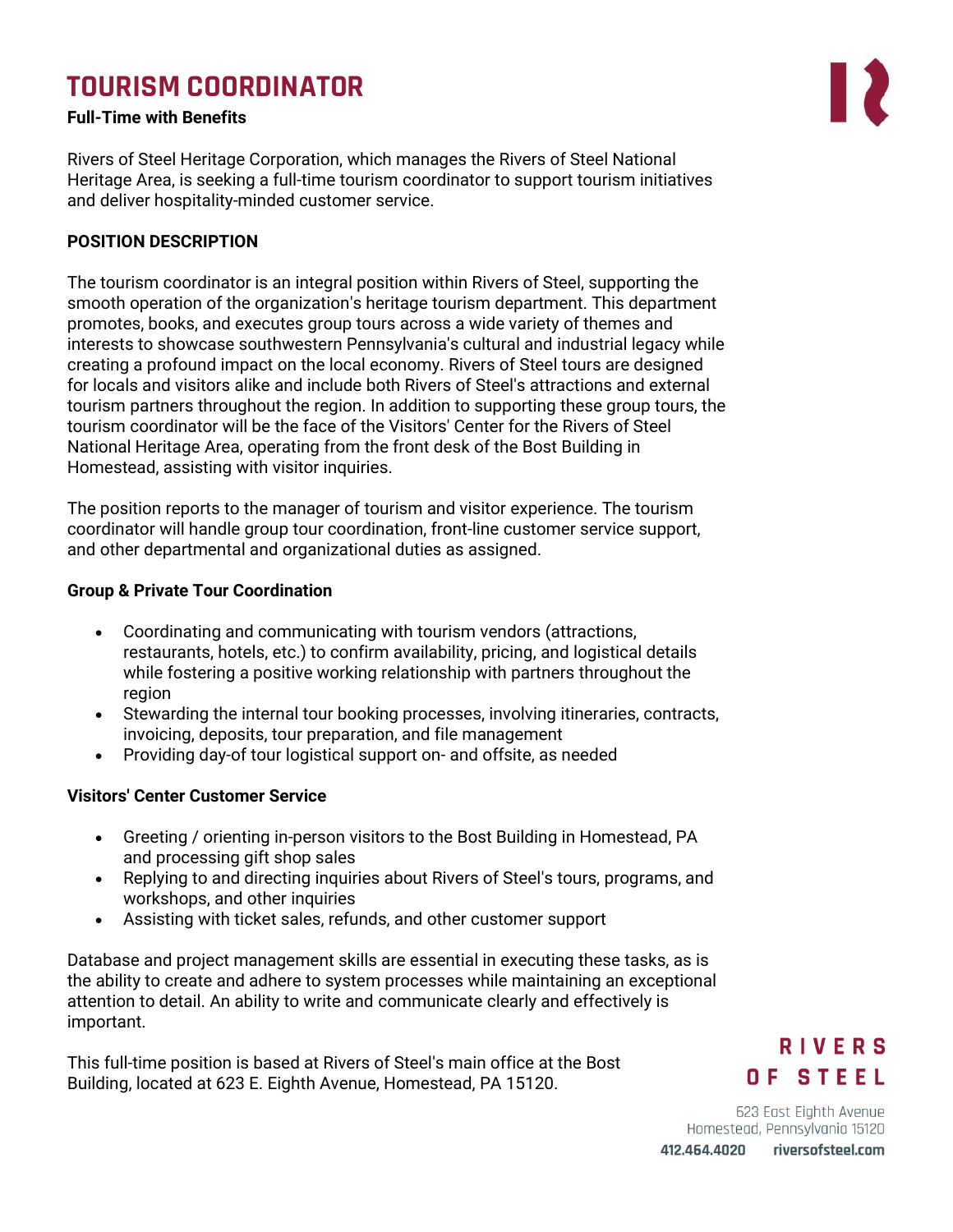# **QUALIFICATIONS**

Qualified candidates will possess the following attributes:

- Project management and organizational skills, displaying accuracy in individual work
- Relationship-building skills, reflecting the ability to effectively communicate with tourism partners, vendors, visitors, and staff
- Point of sale (POS) and customer relationship management (CRM) database experience paired with digital problem solving skills
- Ability to identify trends in data and create reports to enable stronger organizational decision making
- Ability to create and maintain systems that keep the client and vendor booking process on track, being mindful of deposit and reservation deadlines
- Hospitality-minded approach to customer service
- Comfortable working independently and collaboratively
- Demonstrated ability to make self-directed decisions and prioritize responsibilities
- Strong computer proficiency and experience with all Microsoft Office applications, the Google Workspace, and other office software; experience with Altru / Blackbaud a bonus
- Respect for confidentiality
- Enthusiasm for Rivers of Steel's mission; demonstrated passion for arts and culture, history, community engagement, and / or tourism—as an ambassador of Rivers of Steel, applicants are expected to enjoy working with the public and develop an evolving knowledge of the organization's and the region's cultural assets

# **REQUIREMENTS**

Applicants should have two (2) or more years of relevant or commensurate experience. Applicants with associate, trade school, and college degrees will be considered. Nonprofit and tourism experience is a plus. Proficiency with computers, including writing and revising text and formulas in Microsoft Word and Excel is essential. Candidates should be comfortable using the telephone and learning new software systems.

#### **PHYSICAL DEMANDS AND WORK SCHEDULE**

- Candidates must possess a valid Pennsylvania driver's license, and have a reliable vehicle available for work use
- Must clear all applicable Commonwealth of Pennsylvania background checks, including Pennsylvania State Police, Pennsylvania Child Abuse History, and FBI fingerprinting
- All employees are required to be fully vaccinated for COVID-19 or submit to a weekly COVID test.
- Ability to undertake some physical activity and work including light lifting
- Availability to work weekdays and occasional evenings / weekends and holidays
- While the majority of this position requires the candidate to work at the office, some travel is required to support on-the-ground tourism logistics or occasional work at Rivers of Steel's attractions. While the position is not hybrid, it does offer the flexibility needed to balance work-life demands.
- During the continuing COVID-19 pandemic, the organization is prioritizing employee and visitor health, offering employees the ability to work from home during times of peak transmission.